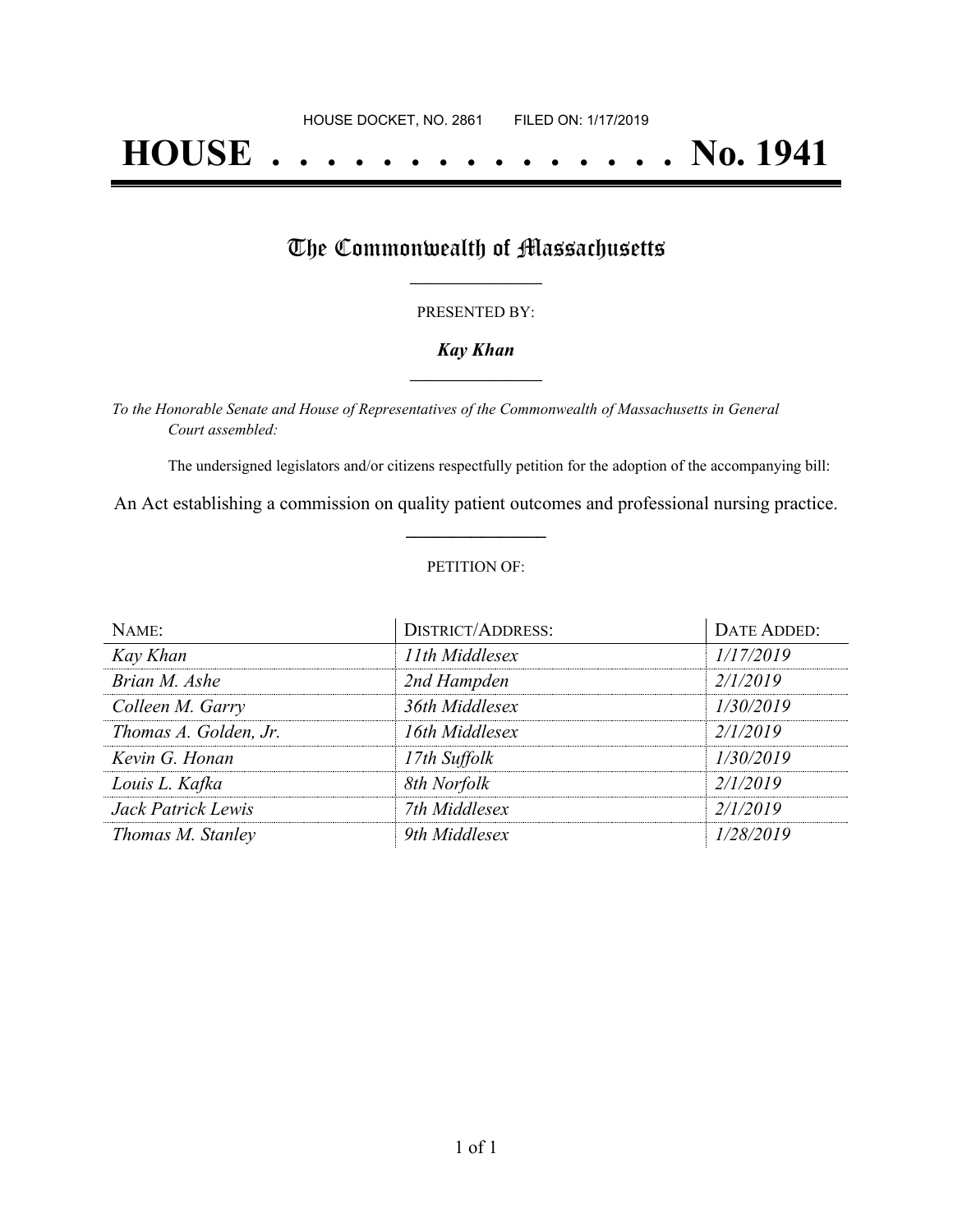# **HOUSE . . . . . . . . . . . . . . . No. 1941**

By Ms. Khan of Newton, a petition (accompanied by bill, House, No. 1941) of Kay Khan and others relative to establishing a special commission (including members of the General Court) on quality patient outcomes and professional nursing practice. Public Health.

### The Commonwealth of Massachusetts

**In the One Hundred and Ninety-First General Court (2019-2020) \_\_\_\_\_\_\_\_\_\_\_\_\_\_\_**

**\_\_\_\_\_\_\_\_\_\_\_\_\_\_\_**

An Act establishing a commission on quality patient outcomes and professional nursing practice.

Be it enacted by the Senate and House of Representatives in General Court assembled, and by the authority *of the same, as follows:*

| SECTION 1. Chapter 6 of the General Laws, as appearing in the 2016 Official Edition, |  |
|--------------------------------------------------------------------------------------|--|
|--------------------------------------------------------------------------------------|--|

2 is hereby amended by adding the following section:–

3 Section 219. (a) There shall be a commission on nurse staffing in hospitals located 4 within, but not subject to the control of the executive office of health and human services. The 5 commission shall review and make recommendations regarding best nurse staffing practices

6 designed to improve the patient care environment, quality outcomes, and nurse satisfaction.

7 (b) (1) The commission shall consist of 17 members, as follows: the secretary of health 8 and human services or a designee, who shall serve as the chair; the attorney general or a

9 designee; the executive director of the health policy commission or a designee; the house chair of

10 the joint committee on public health; the senate chair of the joint committee on public health; one

11 person appointed by the speaker of the house; one person appointed by the senate president; and

12 one representative from each of the following 10 organizations: American Nurses Association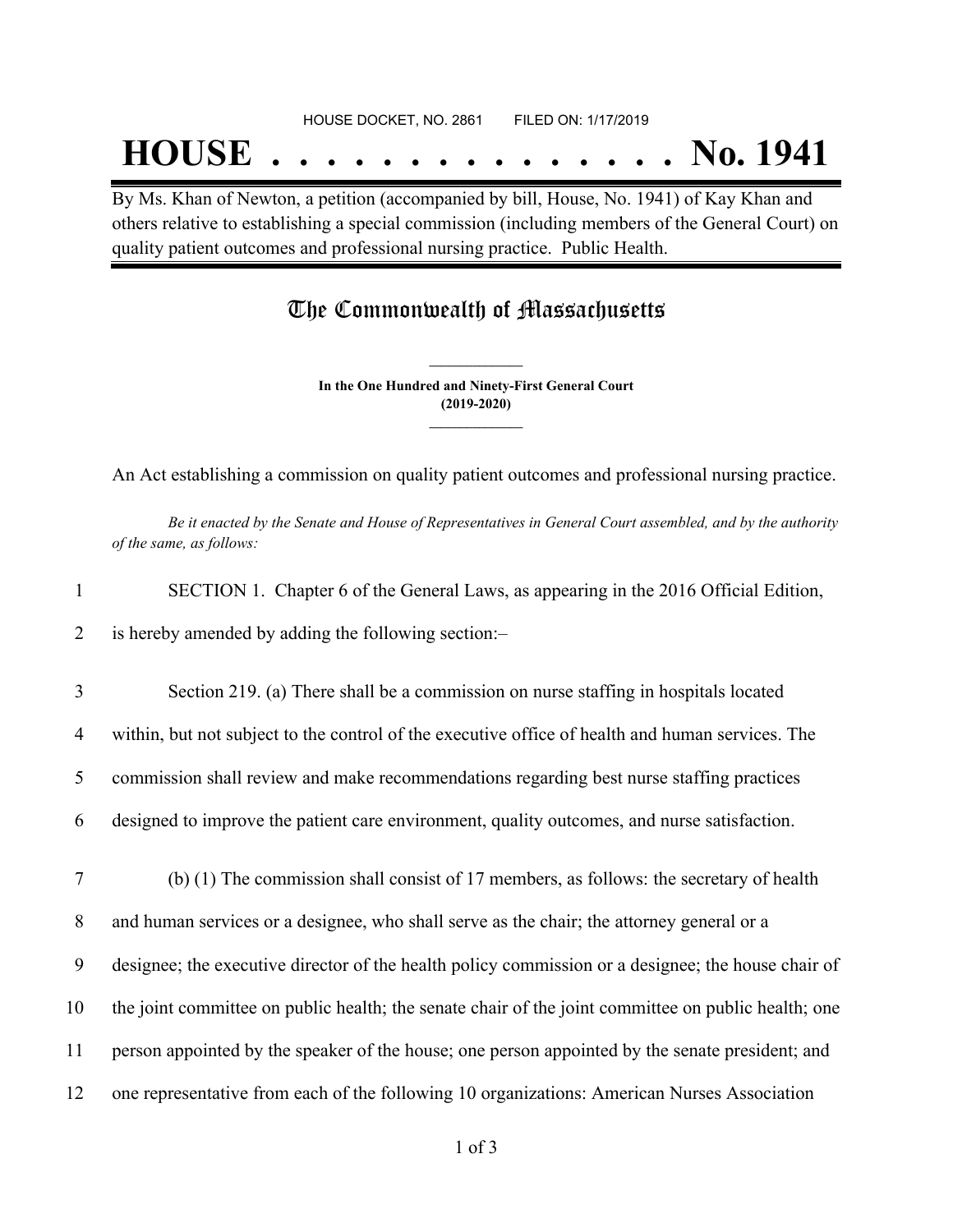Massachusetts, Inc.; Emergency Nurses Association of Massachusetts State Council; Academy of Medical Surgical Nursing, Massachusetts Chapter; Massachusetts Nurses Association; Organization of Nurse Leaders; the Massachusetts Health and Hospital Association, Inc.; Service Employees International Union; Massachusetts Health Council; American Association of Retired Persons; and Health Law Advocates.

- (2) Members of the commission shall serve for a term of 4 years, without compensation. Any member shall be eligible for reappointment. Vacancies shall be filled in accordance with paragraph (1) for the remainder of the unexpired term. Any member who is appointed by the governor may be removed by the governor for cause.
- 

(c) The commission may establish advisory committees to assist its work.

 (d) The commission shall: (1) examine evidence based, tested and validated research on patient care quality outcomes relative to nurse staffing levels; (2) examine evidence based, tested and validated research on appropriate staffing levels for all units within a hospital; (3) examine approaches undertaken by other states by statute or regulation to address the issues of patient 27 safety and patient quality outcomes relative to nurse staffing; (4) examine any barriers to reasonable and efficient enforcement of staffing standards adopted in other jurisdictions; (5) develop strategies for collaborative practice amongst registered nurses and other members of the health care team; (6) hold public hearings on at least an annual basis and meetings to accept comment from the general public and to seek advice from experts, including but not limited to the Massachusetts Board of Registration in Nursing; (7) submit an annual report to the legislature as provided in subsection (e) on the state of hospital staffing in the commonwealth.